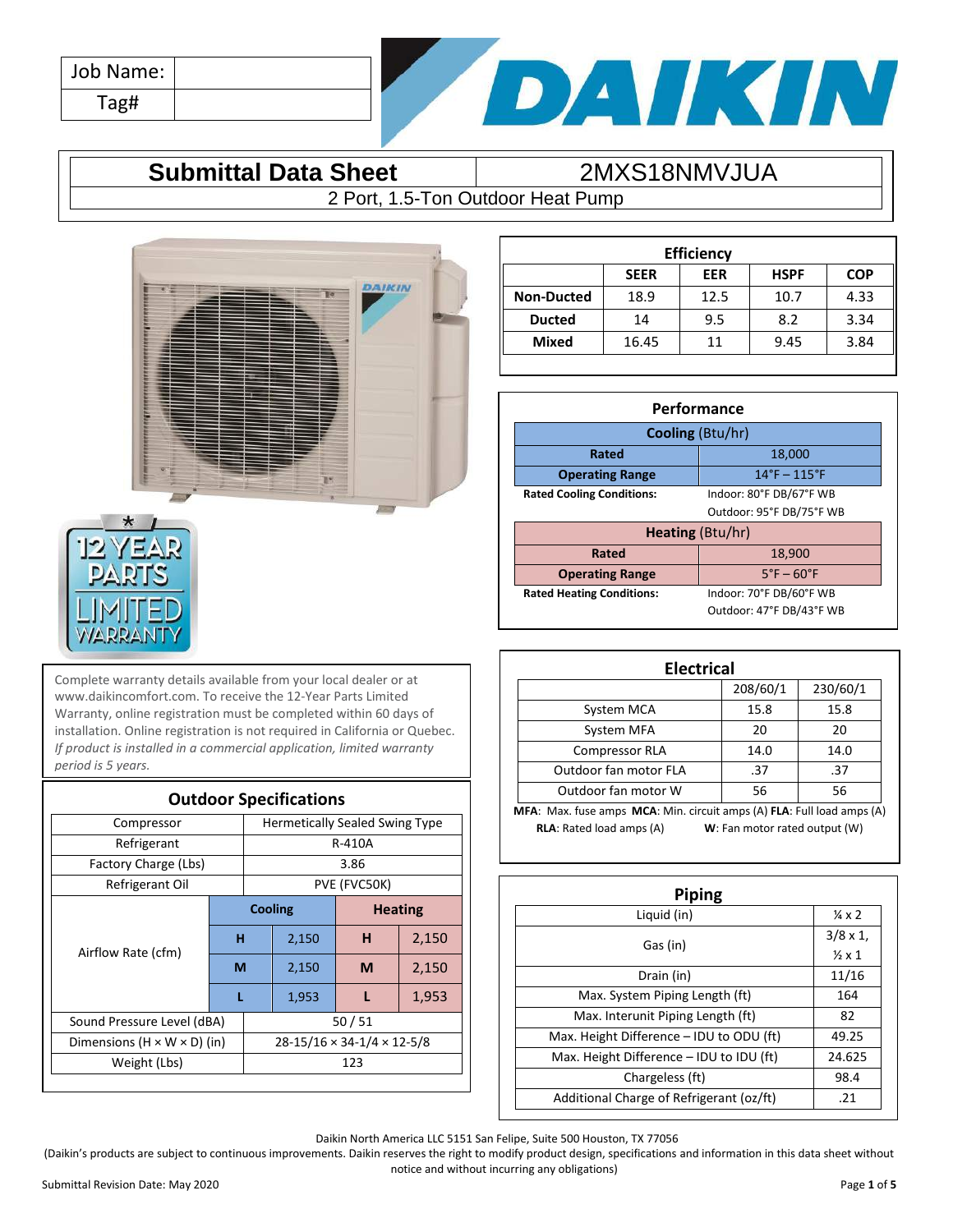

(Daikin's products are subject to continuous improvements. Daikin reserves the right to modify product design, specifications and information in this data sheet without notice and without incurring any obligations)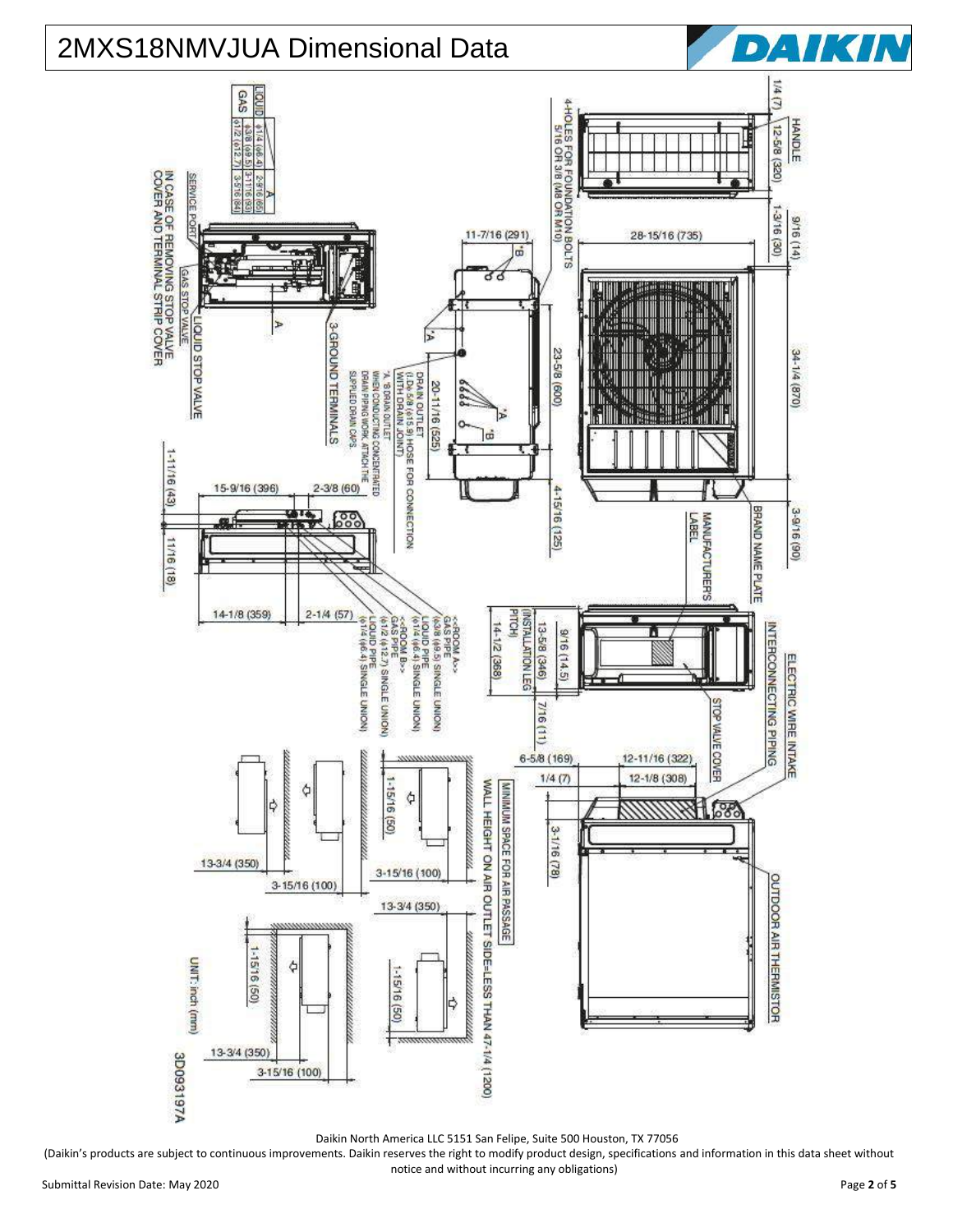

| <b>Included</b> | <b>Part Number</b> | <b>Description</b>                 |
|-----------------|--------------------|------------------------------------|
|                 | DACA-WB-3          | <b>Mounting Bracket</b>            |
|                 | KEH063A4E          | Drain Pan Heater 2/3/4MXS & 2/3MXL |
|                 | KPW063B4           | Air Adjustment Grille              |
|                 | KKG063A42          | Back protection wire net           |
|                 | KKG063A43          | Side protection wire net           |
|                 | KPS063A41          | Snow hood (intake side plate)      |
|                 | KPS063A44          | Snow hood (intake rear plate)      |
|                 | KPS063A47          | Snow hood (outlet)                 |

Daikin North America LLC 5151 San Felipe, Suite 500 Houston, TX 77056 notice and without incurring any obligations)

(Daikin's products are subject to continuous improvements. Daikin reserves the right to modify product design, specifications and information in this data sheet without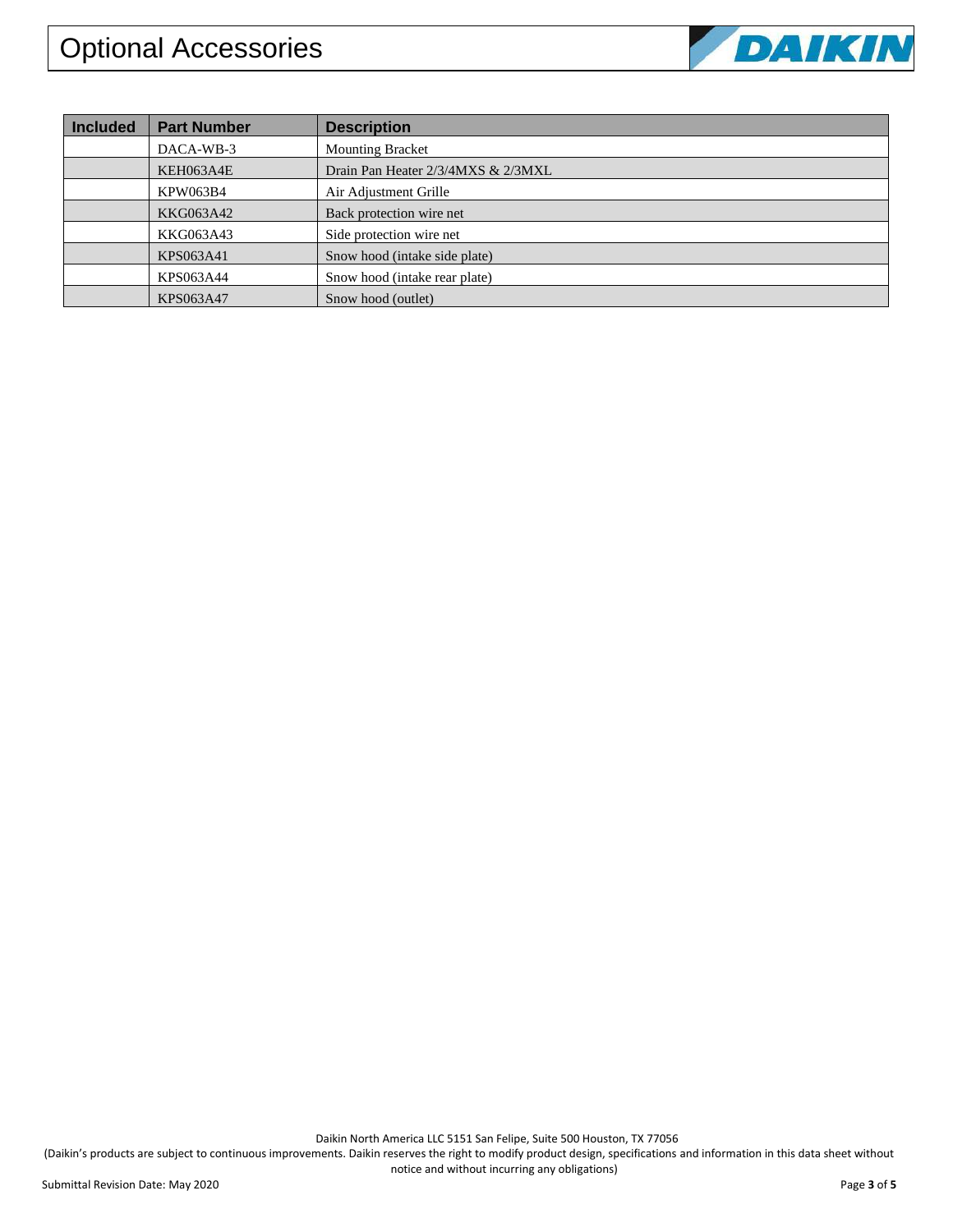| Job Name: |  |
|-----------|--|
| Tag#      |  |



### **Submittal Data Sheet** 3MXS24RMVJUA

3 Port, 2-Ton Outdoor Heat Pump



Complete warranty details available from your local dealer or at www.daikincomfort.com. To receive the 12-Year Parts Limited Warranty, online registration must be completed within 60 days of installation. Online registration is not required in California or Quebec. *If product is installed in a commercial application, limited warranty period is 5 years.*

| <b>Outdoor Specifications</b>           |                                        |                |       |                                       |       |
|-----------------------------------------|----------------------------------------|----------------|-------|---------------------------------------|-------|
| Compressor                              |                                        |                |       | <b>Hermetically Sealed Swing Type</b> |       |
| Refrigerant                             |                                        |                |       | R-410A                                |       |
| Factory Charge (Lbs)                    |                                        |                |       | 6.17                                  |       |
| Refrigerant Oil                         |                                        |                |       | PVE (FVC50K)                          |       |
|                                         |                                        | <b>Cooling</b> |       | <b>Heating</b>                        |       |
|                                         | н                                      |                | 2,094 | н                                     | 2,094 |
| Airflow Rate (cfm)                      | M                                      |                | 2,094 | M                                     | 1,981 |
|                                         |                                        |                | 1,981 |                                       | 1,119 |
| Sound Power Level (dBA)                 | 52/54                                  |                |       |                                       |       |
| Dimensions $(H \times W \times D)$ (in) | $28-15/16 \times 34-1/4 \times 12-5/8$ |                |       |                                       |       |
| Weight (Lbs)                            |                                        | 137            |       |                                       |       |
|                                         |                                        |                |       |                                       |       |

| <b>Efficiency</b> |                                                        |      |       |      |  |
|-------------------|--------------------------------------------------------|------|-------|------|--|
|                   | <b>SEER</b><br><b>HSPF</b><br><b>COP</b><br><b>EER</b> |      |       |      |  |
| <b>Non-Ducted</b> | 18                                                     | 12.7 | 12.5  | 3.53 |  |
| <b>Ducted</b>     | 14                                                     | 9.7  | 8.2   | 3.44 |  |
| <b>Mixed</b>      | 15.95                                                  | 11.2 | 10.35 | 3.49 |  |
|                   |                                                        |      |       |      |  |

| Performance                                                 |        |  |  |
|-------------------------------------------------------------|--------|--|--|
| <b>Cooling (Btu/hr)</b>                                     |        |  |  |
| 24,000<br>Rated                                             |        |  |  |
| $14^{\circ}$ F - $115^{\circ}$ F<br><b>Operating Range</b>  |        |  |  |
| Indoor: 80°F DB/67°F WB<br><b>Rated Cooling Conditions:</b> |        |  |  |
| Outdoor: 95°F DB/75°F WB                                    |        |  |  |
| <b>Heating (Btu/hr)</b>                                     |        |  |  |
| Rated                                                       | 24,000 |  |  |
| $5^\circ$ F – 60 $^\circ$ F<br><b>Operating Range</b>       |        |  |  |
| Indoor: 70°F DB/60°F WB<br><b>Rated Heating Conditions:</b> |        |  |  |

Outdoor: 47°F DB/43°F WB

| <b>Electrical</b>                                                      |          |      |  |  |  |
|------------------------------------------------------------------------|----------|------|--|--|--|
|                                                                        | 230/60/1 |      |  |  |  |
| System MCA                                                             | 21.9     | 21.9 |  |  |  |
| System MFA                                                             | 25       | 25   |  |  |  |
| Compressor RLA                                                         | 15.5     | 15.5 |  |  |  |
| Outdoor fan motor FLA                                                  | .25      | 25   |  |  |  |
| Outdoor fan motor W                                                    | 73       | 73   |  |  |  |
| MFA: Max. fuse amps MCA: Min. circuit amps (A) FLA: Full load amps (A) |          |      |  |  |  |
| <b>RLA:</b> Rated load amps (A)<br>W: Fan motor rated output (W)       |          |      |  |  |  |

| <b>Piping</b>                            |                                            |  |  |  |
|------------------------------------------|--------------------------------------------|--|--|--|
| Liquid (in)                              | $\frac{1}{4} \times 3$                     |  |  |  |
| Gas (in)                                 | $3/8 \times 1$ ,<br>$\frac{1}{2} \times 2$ |  |  |  |
| Drain (in)                               | 11/16                                      |  |  |  |
| Max. Interunit Piping Length (ft)        | 230                                        |  |  |  |
| Max. Interunit Height Difference (ft)    | 49.25                                      |  |  |  |
| Chargeless (ft)                          | 131.6                                      |  |  |  |
| Additional Charge of Refrigerant (oz/ft) | .21                                        |  |  |  |

Daikin North America LLC 5151 San Felipe, Suite 500 Houston, TX 77056

(Daikin's products are subject to continuous improvements. Daikin reserves the right to modify product design, specifications and information in this data sheet without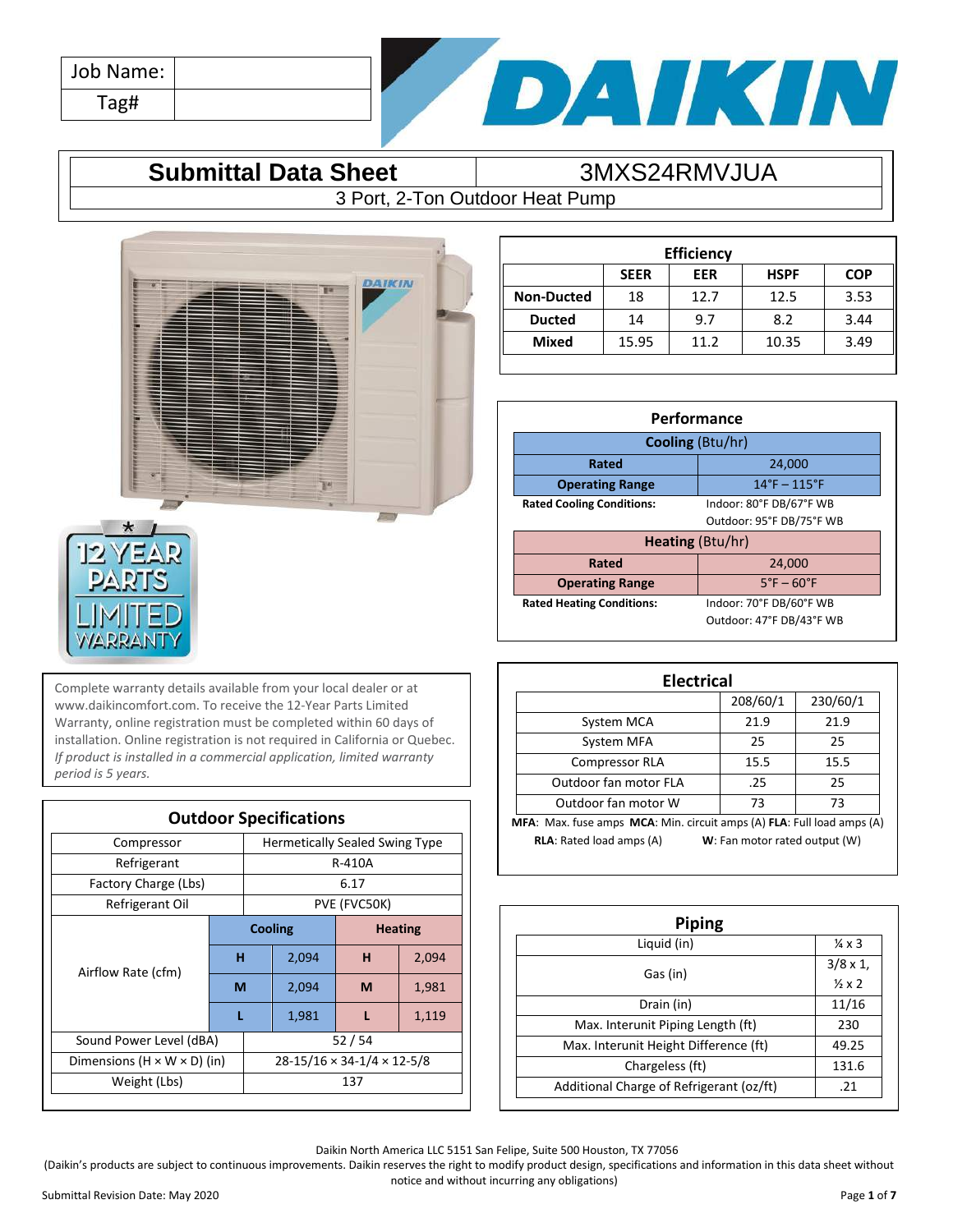





(Daikin's products are subject to continuous improvements. Daikin reserves the right to modify product design, specifications and information in this data sheet without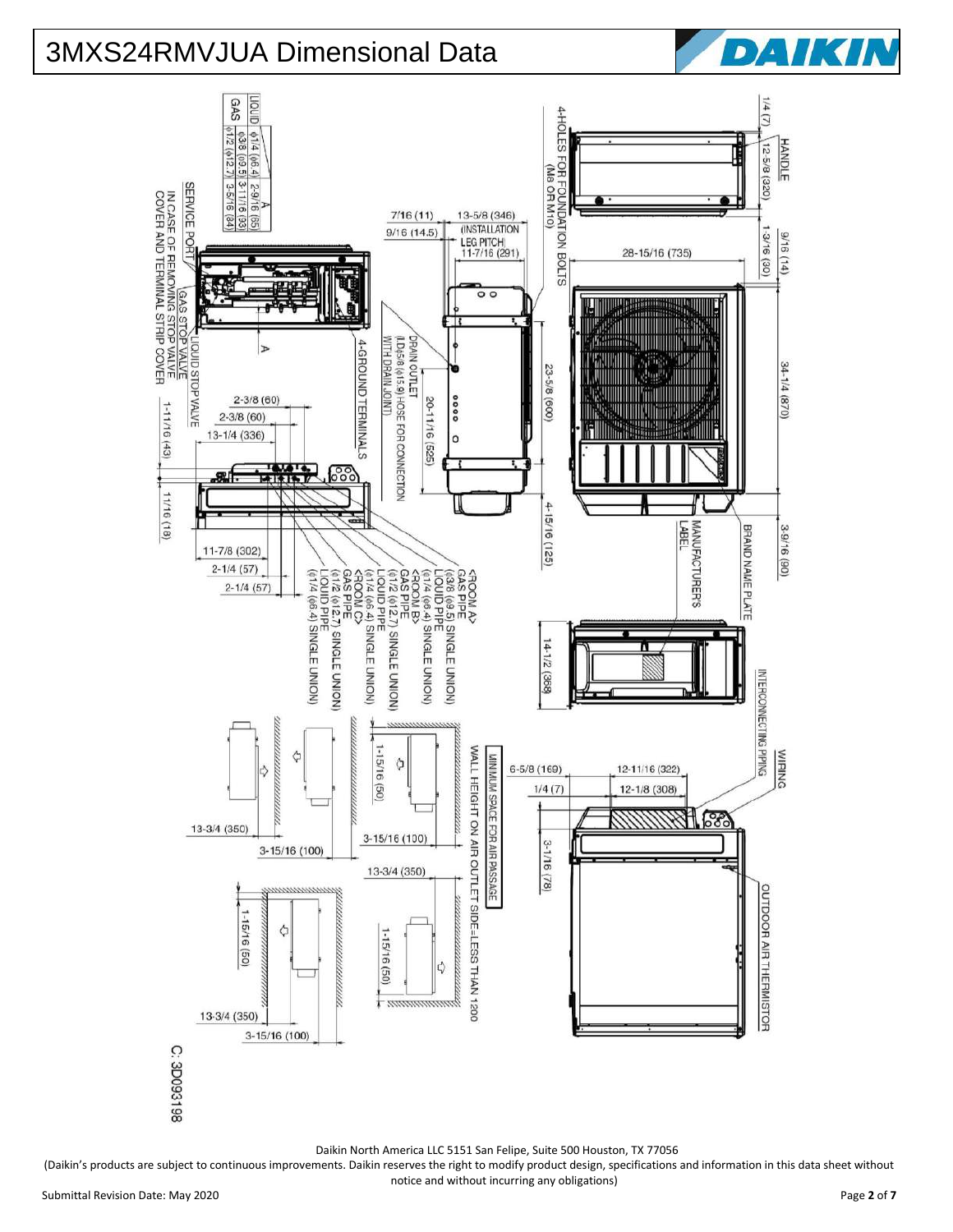

| <b>Included</b> | <b>Part Number</b> | <b>Description</b>                 |
|-----------------|--------------------|------------------------------------|
|                 | DACA-WB-3          | <b>Mounting Bracket</b>            |
|                 | KEH063A4E          | Drain Pan Heater 2/3/4MXS & 2/3MXL |
|                 | <b>KPW063B4</b>    | Air Adjustment Grille              |
|                 | KKG063A42          | Back protection wire net           |
|                 | KKG063A43          | Side protection wire net           |
|                 | KPS063A41          | Snow hood (intake side plate)      |
|                 | KPS063A44          | Snow hood (intake rear plate)      |
|                 | KPS063A47          | Snow hood (outlet)                 |

Daikin North America LLC 5151 San Felipe, Suite 500 Houston, TX 77056

(Daikin's products are subject to continuous improvements. Daikin reserves the right to modify product design, specifications and information in this data sheet without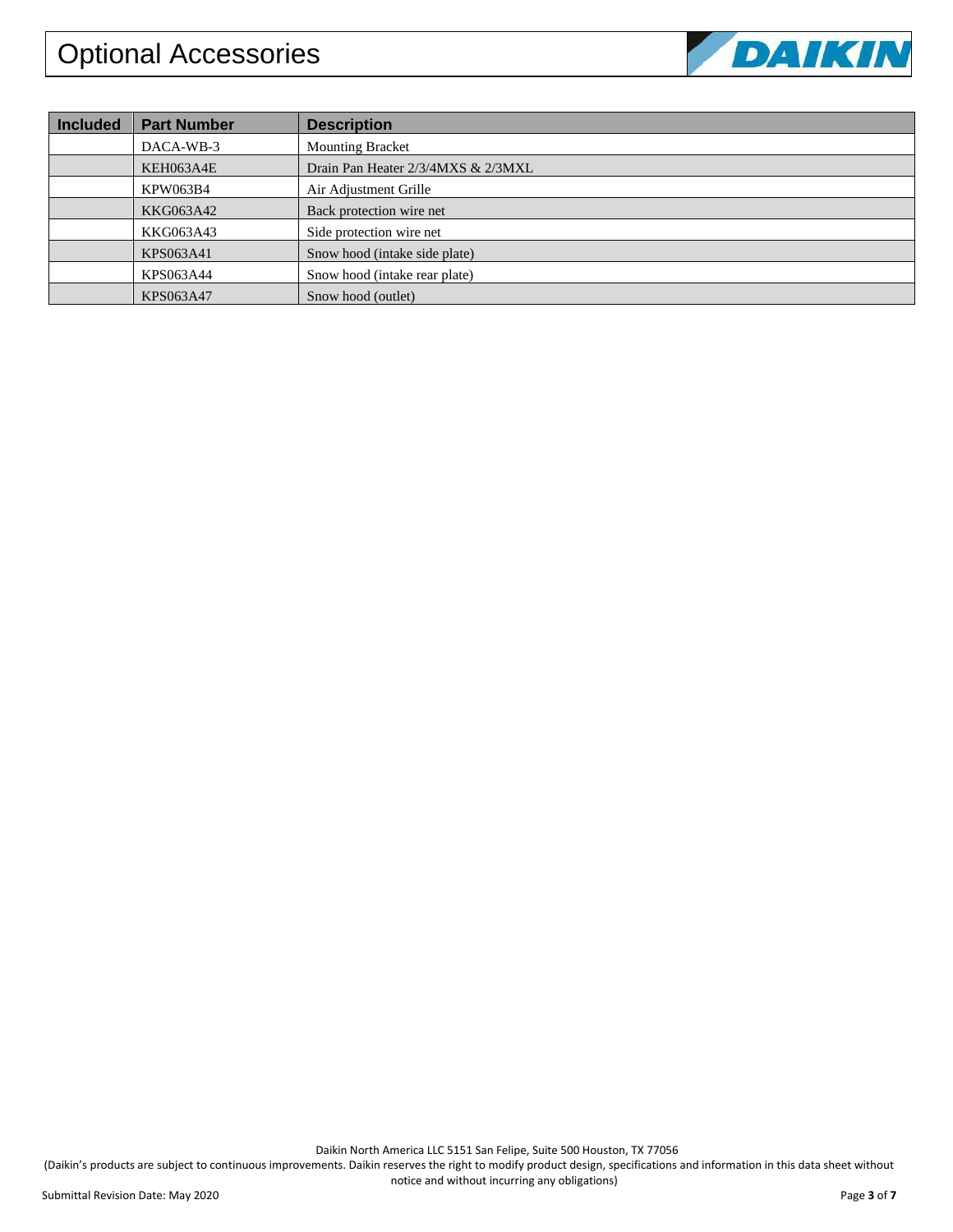| Job Name: |  |
|-----------|--|
| Tag#      |  |



### **Submittal Data Sheet**  $\overline{4MXS36RMVJUA}$

4 Port, 3-Ton Outdoor Heat Pump



Complete warranty details available from your local dealer or at www.daikincomfort.com. To receive the 12-Year Parts Limited Warranty, online registration must be completed within 60 days of installation. Online registration is not required in California or Quebec. *If product is installed in a commercial application, limited warranty period is 5 years.*

| <b>Outdoor Specifications</b>           |                                        |         |                                       |                |       |  |
|-----------------------------------------|----------------------------------------|---------|---------------------------------------|----------------|-------|--|
| Compressor                              |                                        |         | <b>Hermetically Sealed Swing Type</b> |                |       |  |
| Refrigerant                             |                                        |         |                                       | R-410A         |       |  |
| Factory Charge (Lbs)                    |                                        |         |                                       | 6.17           |       |  |
| Refrigerant Oil                         |                                        |         |                                       | PVE (FVC50K)   |       |  |
|                                         |                                        | Cooling |                                       | <b>Heating</b> |       |  |
| Airflow Rate (cfm)                      | н                                      |         | 2,613                                 | н              | 2,351 |  |
|                                         | М                                      |         | 2,440                                 | M              | 2,210 |  |
|                                         |                                        |         | 1,727                                 |                | 1,119 |  |
| Sound Pressure Level (dBA)              |                                        |         | 54/56                                 |                |       |  |
| Dimensions $(H \times W \times D)$ (in) | $28-15/16 \times 34-1/4 \times 12-5/8$ |         |                                       |                |       |  |
| Weight (Lbs)                            | 139                                    |         |                                       |                |       |  |
|                                         |                                        |         |                                       |                |       |  |

| <b>Efficiency</b>                                      |       |      |      |      |  |  |
|--------------------------------------------------------|-------|------|------|------|--|--|
| <b>HSPF</b><br><b>SEER</b><br><b>EER</b><br><b>COP</b> |       |      |      |      |  |  |
| <b>Non-Ducted</b>                                      | 17.7  | 9.2  | 12.2 | 3.89 |  |  |
| <b>Ducted</b>                                          | 14    | 7.9  | 8.2  | 4.27 |  |  |
| <b>Mixed</b>                                           | 15.85 | 8.55 | 10.2 | 4.08 |  |  |
|                                                        |       |      |      |      |  |  |

| Performance                                                 |                          |  |  |
|-------------------------------------------------------------|--------------------------|--|--|
| Cooling (Btu/hr)                                            |                          |  |  |
| 36,000<br><b>Rated</b>                                      |                          |  |  |
| $14^{\circ}$ F - $115^{\circ}$ F<br><b>Operating Range</b>  |                          |  |  |
| Indoor: 80°F DB/67°F WB<br><b>Rated Cooling Conditions:</b> |                          |  |  |
| Outdoor: 95°F DB/75°F WB                                    |                          |  |  |
| Heating (Btu/hr)                                            |                          |  |  |
| Rated<br>36,000                                             |                          |  |  |
| $5^\circ$ F – 60 $^\circ$ F<br><b>Operating Range</b>       |                          |  |  |
| <b>Rated Heating Conditions:</b>                            | Indoor: 70°F DB/60°F WB  |  |  |
|                                                             | Outdoor: 47°F DB/43°F WB |  |  |

| <b>Electrical</b>                                                      |      |      |  |  |  |
|------------------------------------------------------------------------|------|------|--|--|--|
| 208/60/1<br>230/60/1                                                   |      |      |  |  |  |
| System MCA                                                             | 23.9 | 23.9 |  |  |  |
| System MFA                                                             | 25   | 25   |  |  |  |
| <b>Compressor RLA</b>                                                  | 17.5 | 17.5 |  |  |  |
| Outdoor fan motor FLA                                                  | .42  | .42  |  |  |  |
| Outdoor fan motor W<br>122<br>122                                      |      |      |  |  |  |
| MFA: Max. fuse amps MCA: Min. circuit amps (A) FLA: Full load amps (A) |      |      |  |  |  |
| <b>RLA:</b> Rated load amps (A)<br>W: Fan motor rated output (W)       |      |      |  |  |  |

| Piping                                   |                          |  |  |  |
|------------------------------------------|--------------------------|--|--|--|
| Liquid (in)                              | $\frac{1}{4} \times 4$   |  |  |  |
|                                          | $3/8 \times 1$ ,         |  |  |  |
| Gas (in)                                 | $\frac{1}{2} \times 2$ , |  |  |  |
|                                          | $5/8 \times 1$           |  |  |  |
| Drain (in)                               | 11/16                    |  |  |  |
| Max. System Piping Length (ft)           | 230                      |  |  |  |
| Max. Interunit Piping Length (ft)        | 82                       |  |  |  |
| Max. Height Difference - IDU to ODU (ft) | 49.25                    |  |  |  |
| Max. Height Difference - IDU to IDU (ft) | 24.625                   |  |  |  |
| Chargeless (ft)                          | 131.6                    |  |  |  |
| Additional Charge of Refrigerant (oz/ft) | .21                      |  |  |  |

Daikin North America LLC 5151 San Felipe, Suite 500 Houston, TX 77056

(Daikin's products are subject to continuous improvements. Daikin reserves the right to modify product design, specifications and information in this data sheet without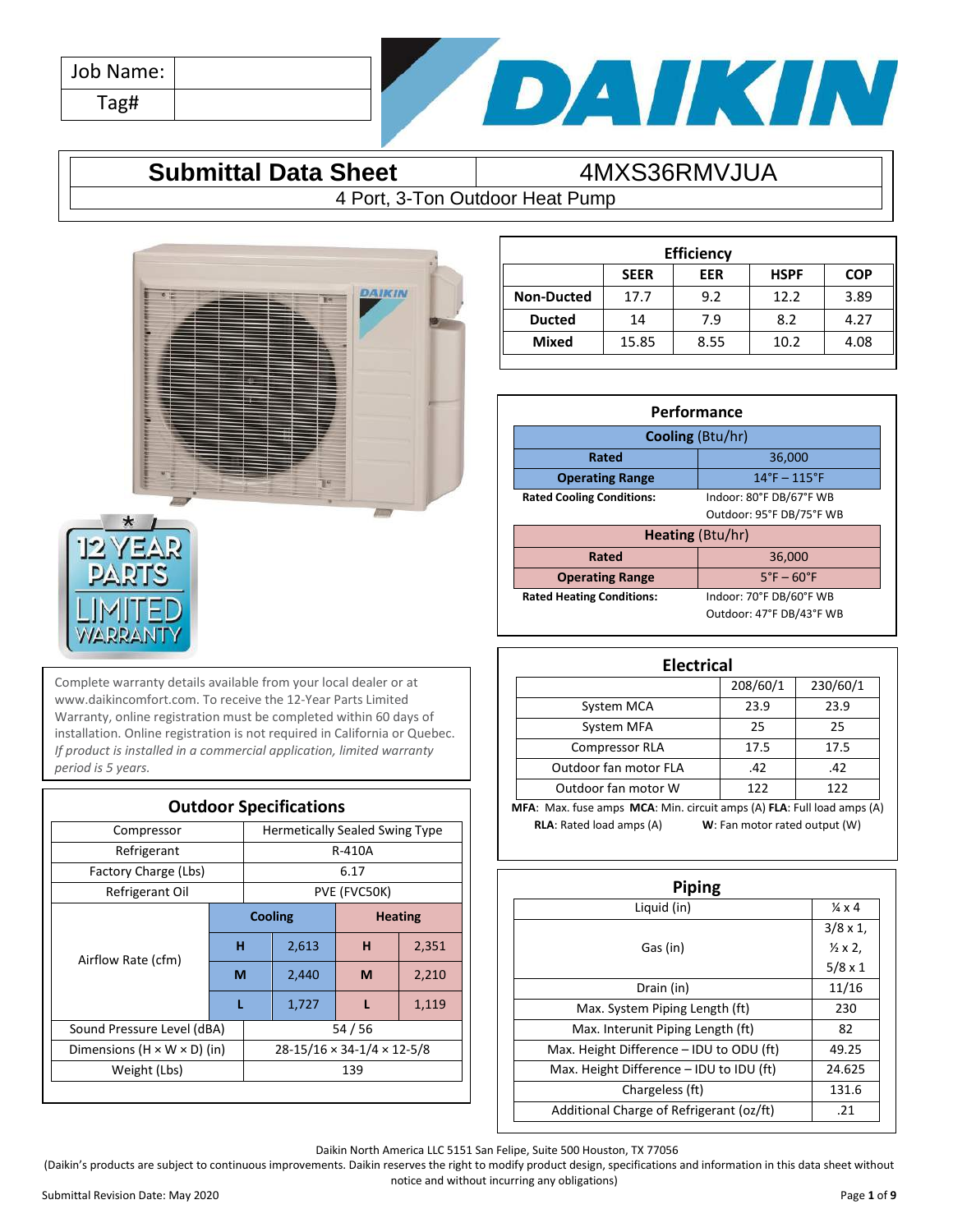



(Daikin's products are subject to continuous improvements. Daikin reserves the right to modify product design, specifications and information in this data sheet without

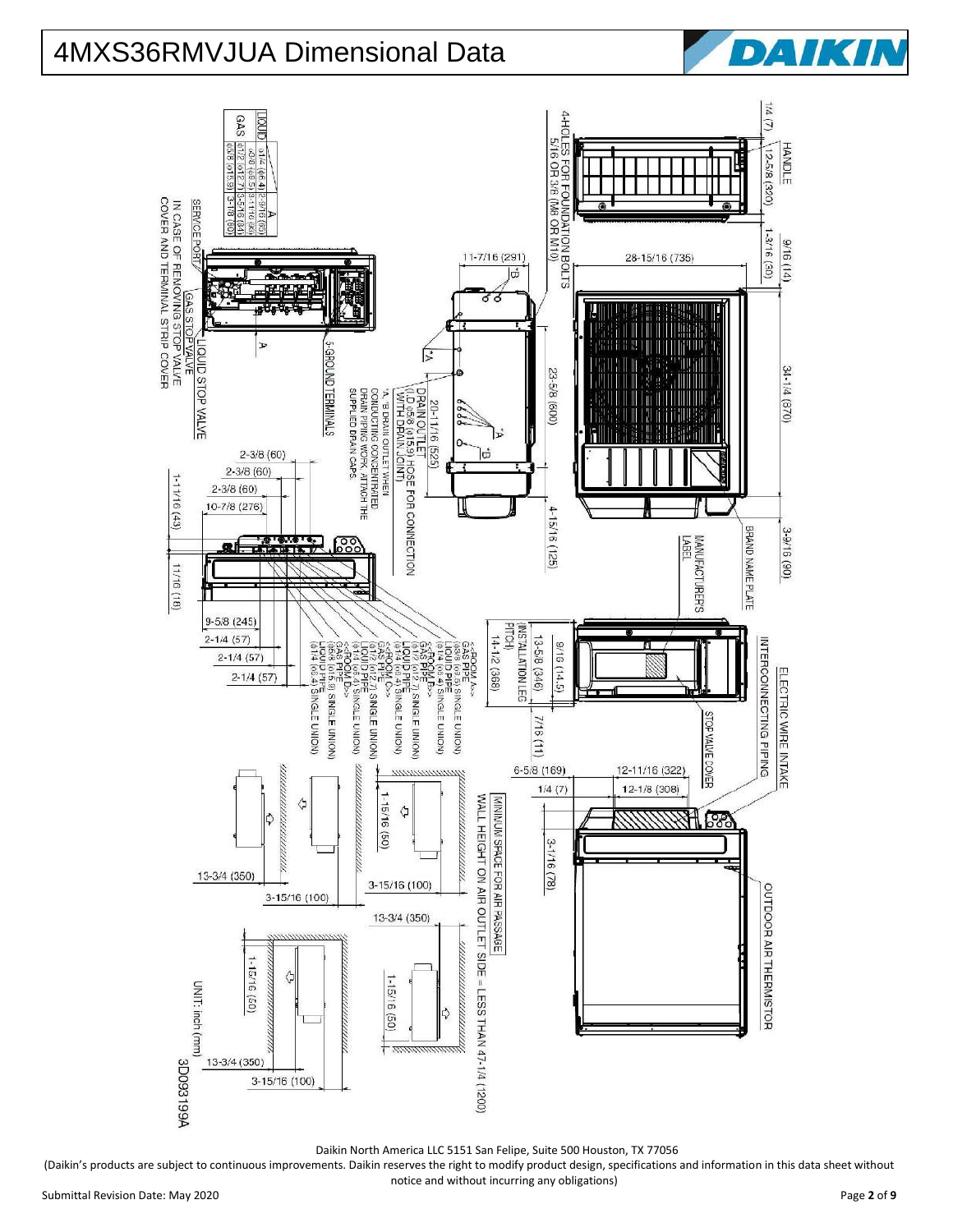

| <b>Included</b> | <b>Part Number</b> | <b>Description</b>                 |
|-----------------|--------------------|------------------------------------|
|                 | DACA-WB-3          | <b>Mounting Bracket</b>            |
|                 | KEH063A4E          | Drain Pan Heater 2/3/4MXS & 2/3MXL |
|                 | <b>KPW063B4</b>    | Air Adjustment Grille              |
|                 | KKG063A42          | Back protection wire net           |
|                 | KKG063A43          | Side protection wire net           |
|                 | KPS063A41          | Snow hood (intake side plate)      |
|                 | KPS063A44          | Snow hood (intake rear plate)      |
|                 | KPS063A47          | Snow hood (outlet)                 |

Daikin North America LLC 5151 San Felipe, Suite 500 Houston, TX 77056

(Daikin's products are subject to continuous improvements. Daikin reserves the right to modify product design, specifications and information in this data sheet without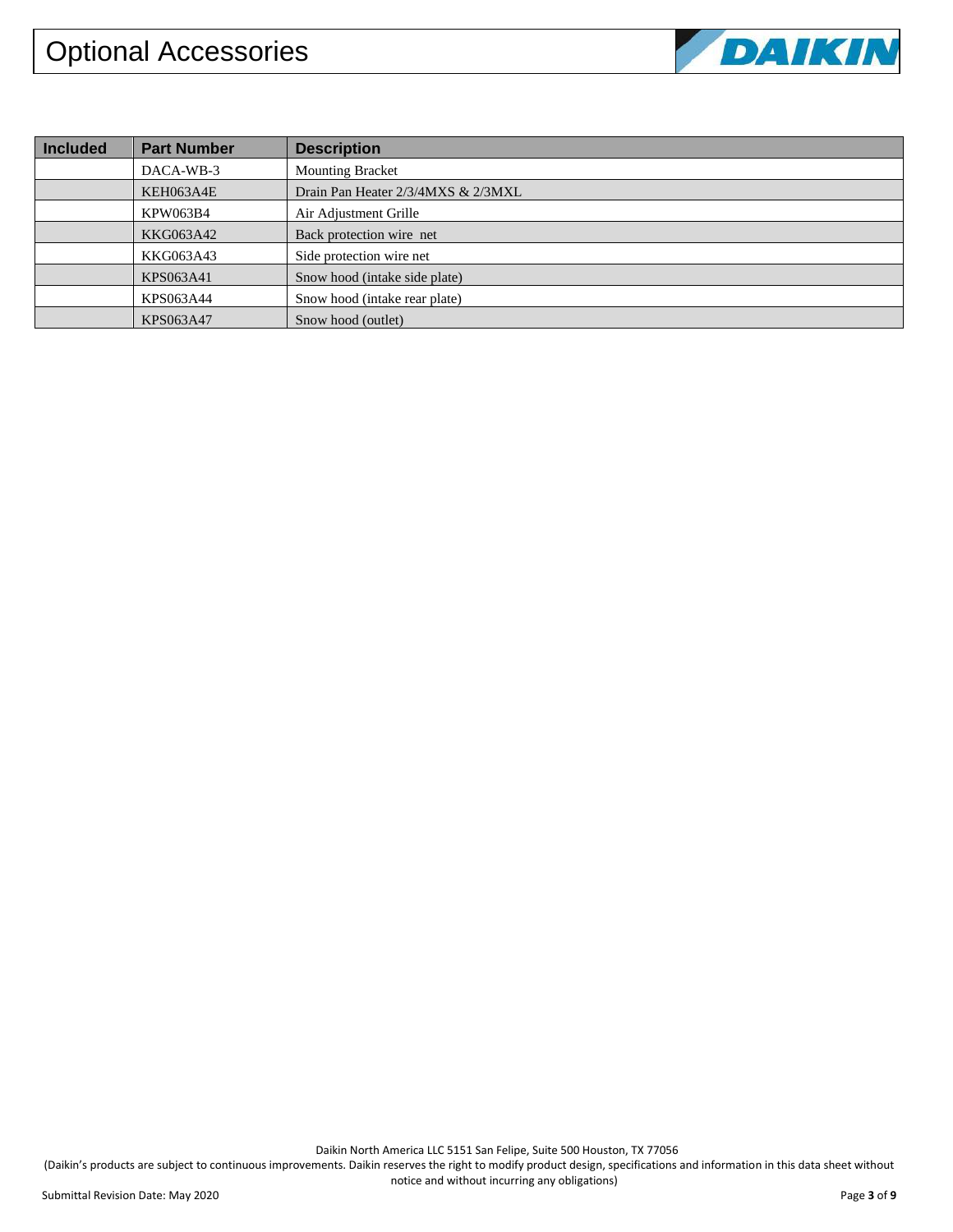| Job Name: |  |
|-----------|--|
| Tag#      |  |



### **Submittal Data Sheet** 5MXS48TVJU

5 Port, 4-Ton Outdoor Heat Pump





Complete warranty details available from your local dealer or at www.daikincomfort.com. To receive the 12-Year Parts Limited Warranty, online registration must be completed within 60 days of installation. Online registration is not required in California or Quebec. *If product is installed in a commercial application, limited warranty period is 5 years.*

| <b>Outdoor Specifications</b>           |                           |                |                                       |                |       |  |
|-----------------------------------------|---------------------------|----------------|---------------------------------------|----------------|-------|--|
| Compressor                              |                           |                | <b>Hermetically Sealed Swing Type</b> |                |       |  |
| Refrigerant                             |                           |                | R-410A                                |                |       |  |
| Factory Charge (Lbs)                    |                           |                |                                       | 8.60           |       |  |
| Refrigerant Oil                         |                           |                |                                       | PVE (FVC50K)   |       |  |
|                                         |                           | <b>Cooling</b> |                                       | <b>Heating</b> |       |  |
| Airflow Rate (cfm)                      | н                         |                | 3,684                                 | н              | 3,356 |  |
|                                         | M                         |                | 3,029                                 | M              | 3,138 |  |
|                                         | L                         |                | 2,756                                 |                | 1,500 |  |
| Sound Power Level (dBA)                 | 52/55                     |                |                                       |                |       |  |
| Dimensions $(H \times W \times D)$ (in) | 34-1/4 x 43-5/16 x 18-1/8 |                |                                       |                |       |  |
| Weight (Lbs)                            | 216                       |                |                                       |                |       |  |
|                                         |                           |                |                                       |                |       |  |

| <b>Efficiency</b> |             |      |             |            |
|-------------------|-------------|------|-------------|------------|
|                   | <b>SEER</b> | EER  | <b>HSPF</b> | <b>COP</b> |
| <b>Non-Ducted</b> | 20.2        | 10.5 | 11.1        | 3.9        |
| <b>Ducted</b>     | 15.3        | 8.6  | 8.6         | 3.2        |
| <b>Mixed</b>      | 17.75       | 9.55 | 9.85        | 3.5        |
|                   |             |      |             |            |

| Performance                      |                                  |  |
|----------------------------------|----------------------------------|--|
| <b>Cooling</b> (Btu/hr)          |                                  |  |
| Rated                            | 47,000                           |  |
| <b>Operating Range</b>           | $14^{\circ}$ F – $115^{\circ}$ F |  |
| <b>Rated Cooling Conditions:</b> | Indoor: 80°F DB/67°F WB          |  |
|                                  | Outdoor: 95°F DB/75°F WB         |  |
| <b>Heating (Btu/hr)</b>          |                                  |  |
| Rated                            | 48,500                           |  |
| <b>Operating Range</b>           | $5^\circ$ F – 60 $^\circ$ F      |  |
| <b>Rated Heating Conditions:</b> | Indoor: 70°F DB/60°F WB          |  |
|                                  | Outdoor: 47°F DB/43°F WB         |  |

| <b>Electrical</b>                                                      |                               |          |  |
|------------------------------------------------------------------------|-------------------------------|----------|--|
|                                                                        | 208/60/1                      | 230/60/1 |  |
| System MCA                                                             | 33.2                          | 33.2     |  |
| System MFA                                                             | 35                            | 35       |  |
| <b>Compressor RLA</b>                                                  | 27                            | 27       |  |
| Outdoor fan motor FLA                                                  | 1.15                          | 1.15     |  |
| Outdoor fan motor W                                                    | 84                            | 84       |  |
| MFA: Max. fuse amps MCA: Min. circuit amps (A) FLA: Full load amps (A) |                               |          |  |
| <b>RLA:</b> Rated load amps (A)                                        | W: Fan motor rated output (W) |          |  |

| Piping                                   |                          |
|------------------------------------------|--------------------------|
| Liquid (in)                              | $\frac{1}{4}$ x 5        |
|                                          | $3/8 \times 1$ ,         |
| Gas (in)                                 | $\frac{1}{2} \times 2$ , |
|                                          | $5/8 \times 2$           |
| Drain (in)                               | 1                        |
| Max. System Piping Length (ft)           | 262                      |
| Max. Interunit Piping Length (ft)        | 98                       |
| Max. Height Difference - IDU to ODU (ft) | 49.25                    |
| Max. Height Difference - IDU to IDU (ft) | 24.625                   |
| Chargeless (ft)                          | 131.6                    |
| Additional Charge of Refrigerant (oz/ft) | .21                      |

Daikin North America LLC 5151 San Felipe, Suite 500 Houston, TX 77056

(Daikin's products are subject to continuous improvements. Daikin reserves the right to modify product design, specifications and information in this data sheet without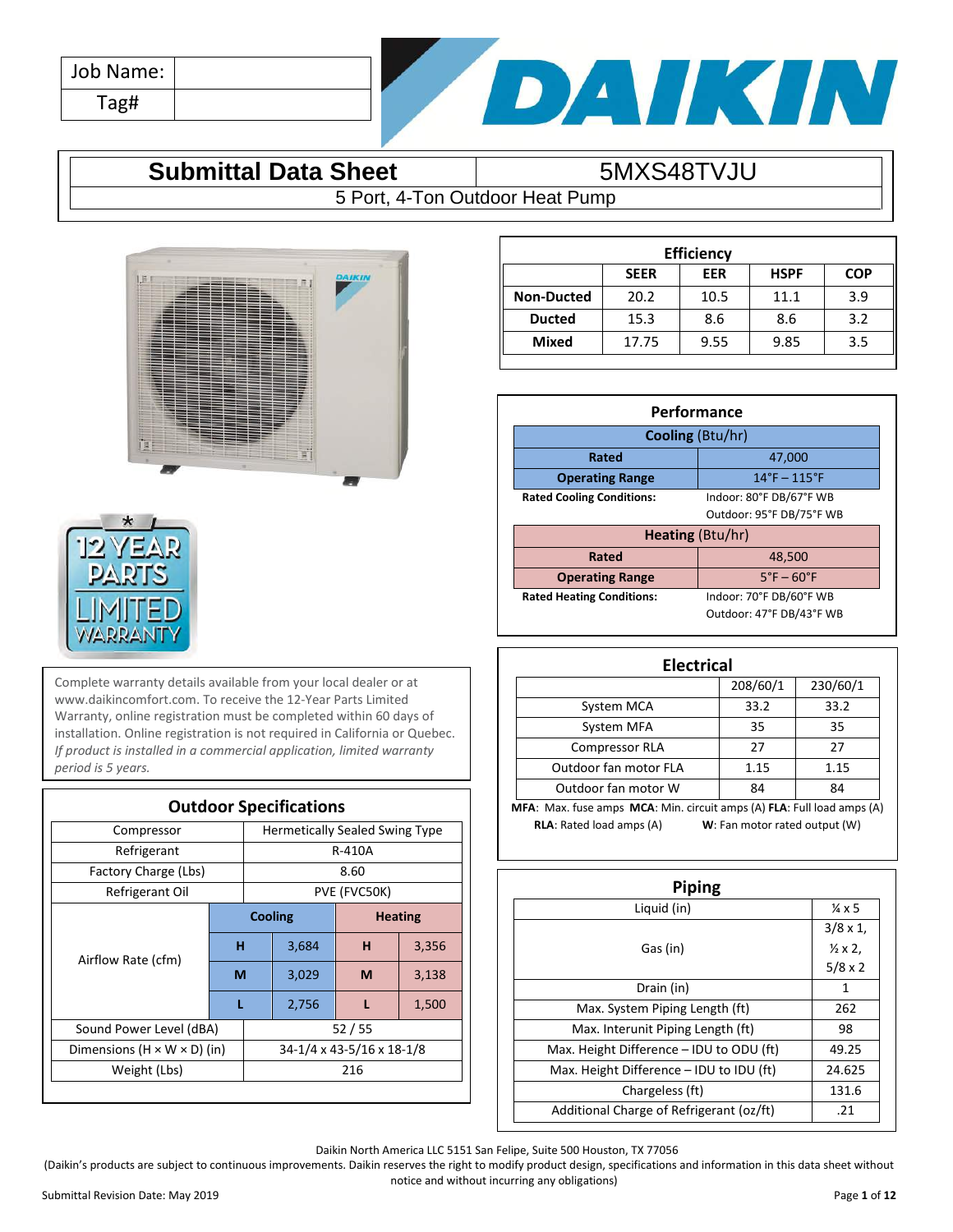|                                                                                                                                                                                                                                                                                                                    |                                                                                                                                                                                                                                                                                                                                                                                                                                                   |                                                                                                                    | HAVPLE                                                                                              |                      |
|--------------------------------------------------------------------------------------------------------------------------------------------------------------------------------------------------------------------------------------------------------------------------------------------------------------------|---------------------------------------------------------------------------------------------------------------------------------------------------------------------------------------------------------------------------------------------------------------------------------------------------------------------------------------------------------------------------------------------------------------------------------------------------|--------------------------------------------------------------------------------------------------------------------|-----------------------------------------------------------------------------------------------------|----------------------|
| 0344222242<br>$-15/10(50)$<br>¢<br>O<br>$3 - 15/16(100)$<br>$13 - 3/4(550)$<br>$3 - 15 / 16 (700)$                                                                                                                                                                                                                 | WALL HEIGHT ON AIR OUTLET SIDE = 47-1/4(1200) OR LESS<br>MINIMURE SPACE FOR AIR PASSAGE                                                                                                                                                                                                                                                                                                                                                           | SONIE NIVED OFFICE<br>DRAIN QUITLET<br>WHEN CONDUCTING CONCENT-PATED<br>DRAIN PIPING WORK , ATTACH THE<br>12 (M12) |                                                                                                     | (JE1/8/1-8)          |
| $13 \frac{3}{4}(550)$<br>1.19.3<br>(65, 19, 19)<br>Ò                                                                                                                                                                                                                                                               |                                                                                                                                                                                                                                                                                                                                                                                                                                                   | 2-HOLES AND 2-CUTS FOR<br>FOUNDATION BOLTS                                                                         | $34 - 1/4 (870)$                                                                                    | 11/18/17<br>$-0.051$ |
| 15/16(50)<br>13, 3/4, 350<br>$3 - 15/18(100)$<br><b>KOS</b><br>ø.<br>$\frac{1}{2}$                                                                                                                                                                                                                                 | o<br>ರ<br>≥<br>o<br>$\begin{array}{c}\n\diagup \text{L} & \text{Z4-7/3} \& \text{G1} & \text{G2} \\ \text{D} & \text{A} & \text{A} & \text{B2} & \text{B3} \\ \text{D} & \text{A} & \text{A} & \text{A2} & \text{B3} & \text{B4} \\ \text{D} & \text{A} & \text{A} & \text{A2} & \text{B4} & \text{B5} & \text{B5} \\ \text{D} & \text{A} & \text{A} & \text{A3} & \text{B4} & \text{B5} & \text{B5} \\ \text{MTH} & \text{D} & \$<br>ю<br>0<br>o | Š.<br>HOLL 1 0.7 W. IVTN. (%1)<br>$(0 + 1.8 - 1 - 62)$                                                             | 医精<br>nt kan<br>WAN L<br><b>ITAN</b><br>THERS<br>WHEATH<br>제대<br><b>Minima</b><br><b>The Second</b> | 43 5/1611100)        |
| 212/31/12<br>108131,645<br>1回 引きた<br>$33.8 - 2 - 2$<br>93.4/84<br>LIDLID STOP VALVE<br>S<br>EASE OP VALUE<br>₹<br>$4 - 147181787$<br>4-15/16(138)<br>4-15:16:02:02<br>4-15, 16:319<br>ambi1                                                                                                                        |                                                                                                                                                                                                                                                                                                                                                                                                                                                   | $1 - 1 / 16(180)$<br>$16 - 3/4(425)$<br>$15 - 1/4$ (483)<br><b>METALLATION LEG PLTGE)</b>                          | <b>I MNA I</b>                                                                                      |                      |
| IN CASE OF REMOVING<br>ROHT SIDE PLATE<br>AND SHELD COVER<br>悪<br><b>RE</b><br>B<br>š<br>4.9.94<br>e l                                                                                                                                                                                                             | 6-GRCUND TERMINALS<br>SERVICE PORT                                                                                                                                                                                                                                                                                                                                                                                                                | 20-9/16 (5225)<br>1/2(12.7)                                                                                        | Π                                                                                                   | BRAND NAME PLATE     |
| {RCON E}<br>OS PIPE<br>LOS PIPE<br>LICUID RIFE<br>LICUID RIFE<br>(ROOM D)<br>GAS PPE<br>(Db:8(d 139) SINGLE UNION)<br>Bele GIAST<br>Louid PIPE<br>Brit diubu<br>GAS PIPE<br>(Ф1/2(Ф121) SINGLE UNION)<br><b>ERDINGS</b><br>1/4(4.64)<br>01/4(4:62)<br>EIVORIA E DVID<br><b>SINGLE UNION</b><br><b>SINGLE UNION</b> | SRCOM R)<br>GAS PIPE<br>(01/2(0127<br>Litout Pine<br>101/4/434<br>344 (MM)<br>  53.829<br>  53.84 SVD<br>1/4/034<br>ERCOM A<br>SINGLE LINION)<br>SINGLE UNIONS<br>SINGLE LINION)<br>SINGLE UNIONS                                                                                                                                                                                                                                                 | 5/10(7.6)<br>$1 - 7/8(48)$                                                                                         | INTERCONNECTING<br>MANUFACTURE = S<br>$21 - 15/13(557)$                                             | $10C + 30C$<br>PLATE |
| $\frac{\frac{3(76)}{3(76)}}{3(76)}$<br>$\frac{3(76)}{3(76)}$<br>$\frac{3(76)}{-1}$<br>1/8(23)<br>$(1 - 1)(1 - 1)$                                                                                                                                                                                                  |                                                                                                                                                                                                                                                                                                                                                                                                                                                   | $3 - 13/16'$ 97)                                                                                                   |                                                                                                     | O_TOOR AIR THERWSTOR |
| $\frac{5-1/4(133)}{3(76)}$<br>3(76)<br>A81081108<br>3(76)<br>3(76)                                                                                                                                                                                                                                                 |                                                                                                                                                                                                                                                                                                                                                                                                                                                   |                                                                                                                    |                                                                                                     |                      |

(Daikin's products are subject to continuous improvements. Daikin reserves the right to modify product design, specifications and information in this data sheet without